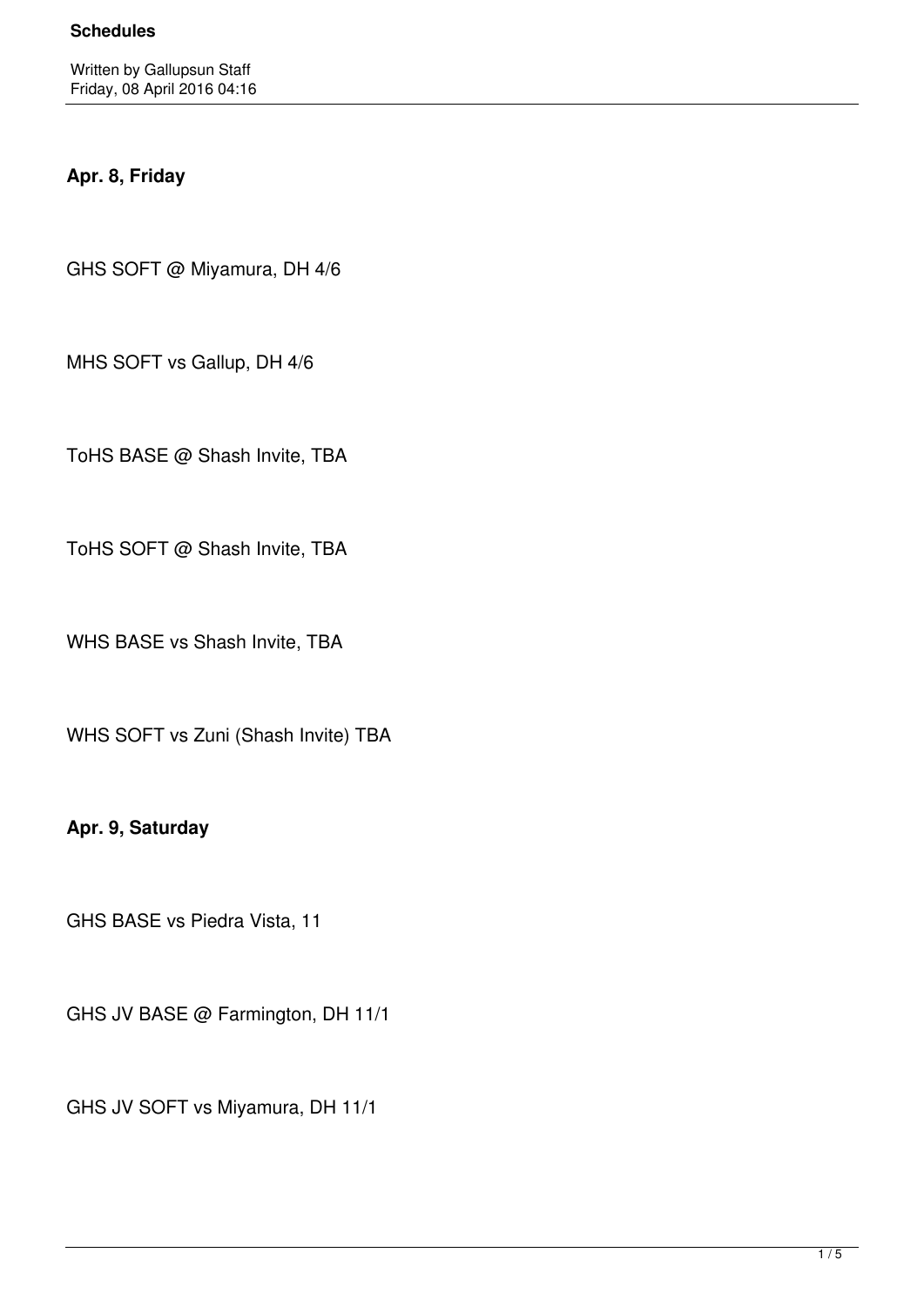#### **Schedules**

Written by Gallupsun Staff Friday, 08 April 2016 04:16

GHS T&F @ Bloomfield, TBA

GHS JV T&F @ Shash Invite, Wingate, TBA

MHS BASE vs Aztec, 1

MHS JV BASE vs Piedra Vista, DH 11/1

MHS JV SOFT @ Gallup, DH 11/1

RCHS T&F @ Shash Invite, Wingate, TBA

ToHS BASE @ Shash Invite, TBA

ToHS SOFT @ Shash Invite, TBA

ToHS T & F @ Shash Invite, TBA

WHS BASE vs Shash Invite, TBA

WHS SOFT vs Shash Invite, TBA

WHS T & F vs Shash Invite, 9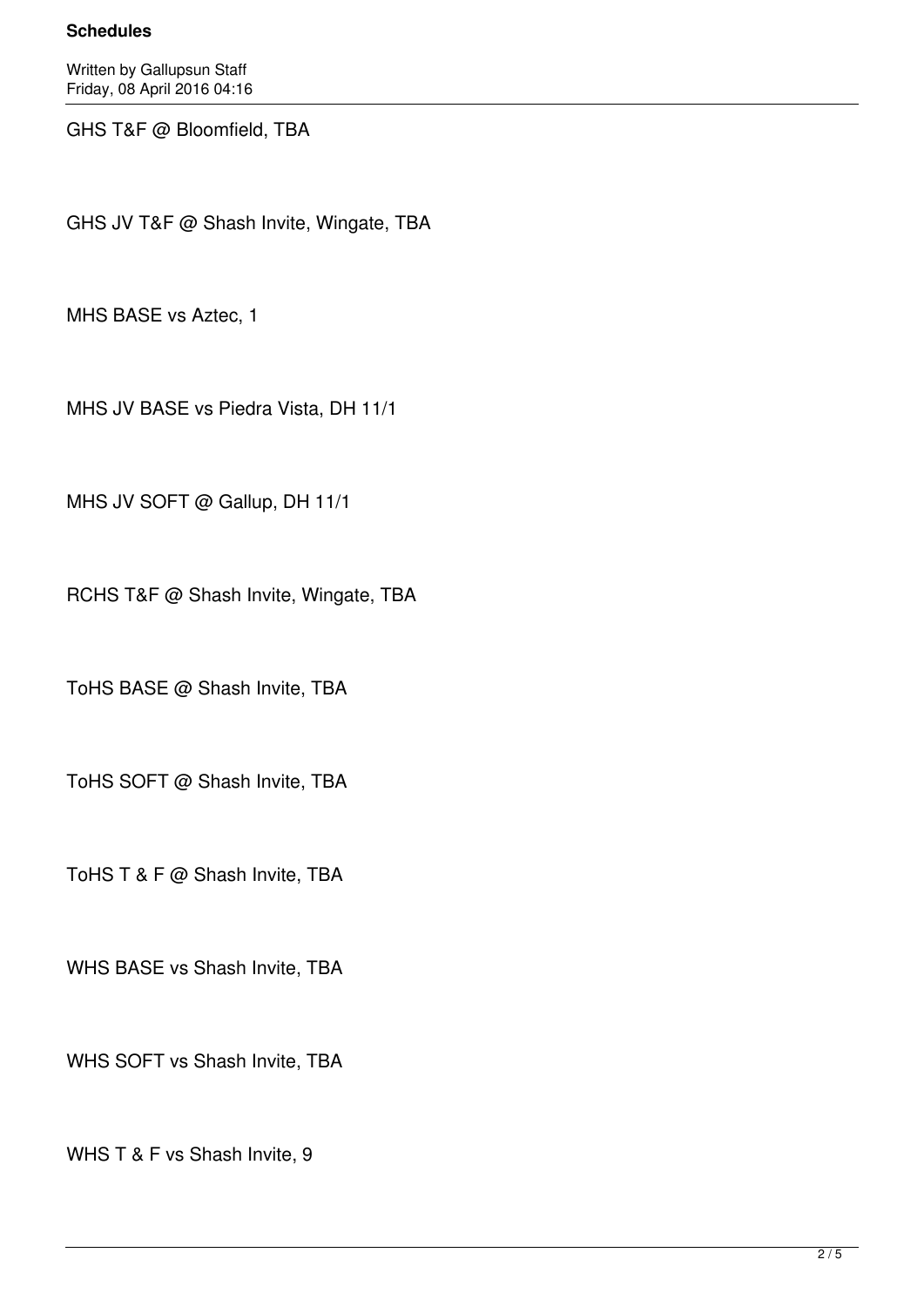# **Apr. 11, Monday**

GHS BTEN @ Rehoboth, 4

RCHS BASE @ Thoreau, 3 DH

RCHS B TEN vs Gallup, 4

**Apr. 12, Tuesday**

GHS BASE @ Aztec, 4

GHS JV SOFT vs Wingate (GHS) DH. 4/6

MHS BASE vs Farmington, 4

MHS SOFT vs West Mesa, 4

RCHS SOFT @ Shiprock, 4

RCHS B/G TEN vs Hope Christian, 4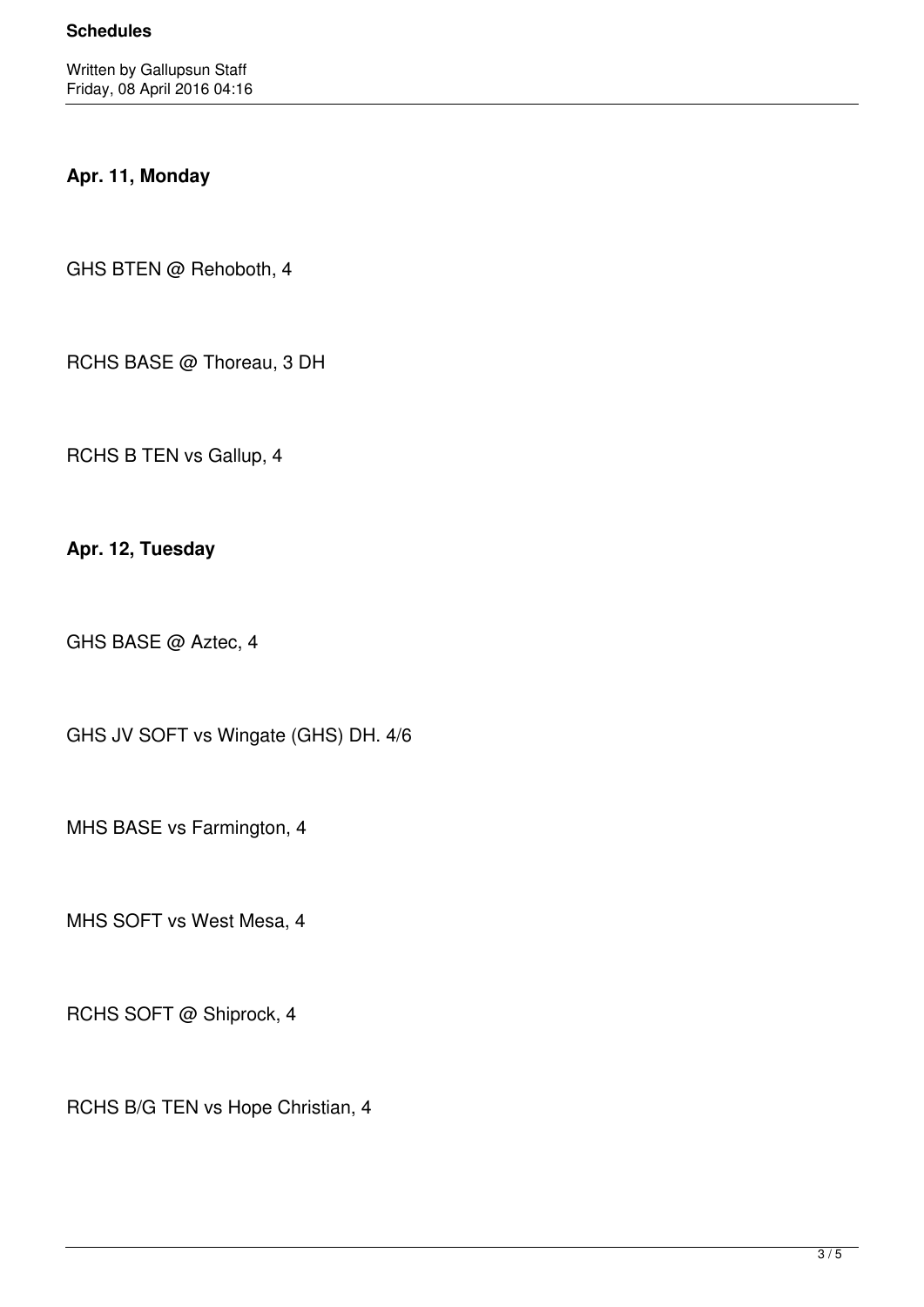#### **Schedules**

Written by Gallupsun Staff Friday, 08 April 2016 04:16

ToHS BASE @ Thoreau, DH 3/5

ToHS SOFT vs Navajo Pine, DH 3/5

WHS BASE @ Laguna Acoma, DH 3

WHS SOFT @ Gallup JV DH 4/6

### **Apr. 13, Wednesday**

GHS G TEN @ Rehoboth, 4

RCHS G TEN @ Gallup, 4

ToHS BASE @ Estancia, DH 3/5

**Apr. 14, Thursday**

GHS BASE vs Navajo Pine, DH 3/5

GHS TEN vs Miyamura, 3

MHS BASE @ Piedra Vista, 4